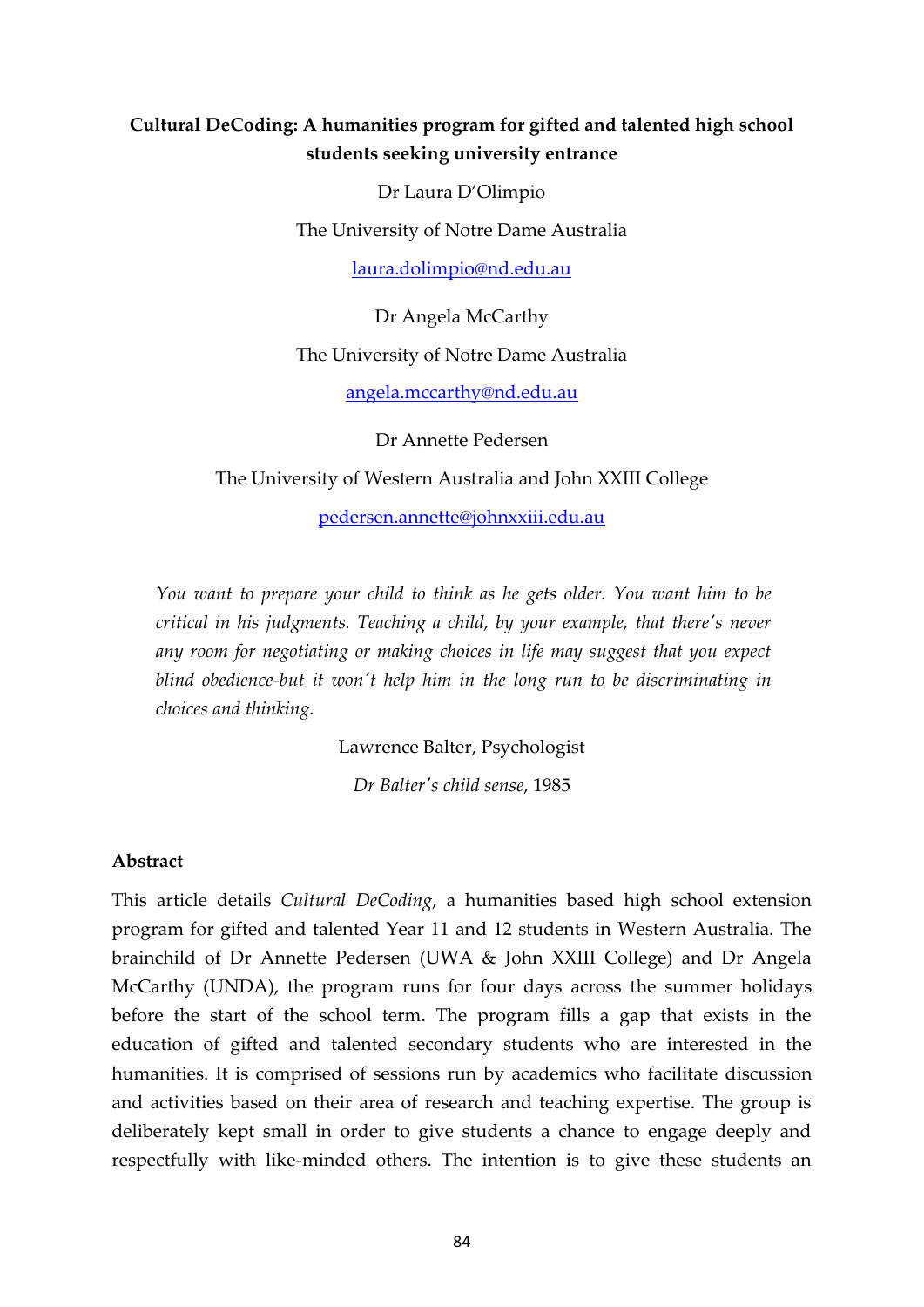experience of what university will be like, and to have a chance to think philosophically; namely, critically, creatively and morally, in collaboration with others.

## **Keywords**

art, education, gifted and talented, humanities, philosophy, theology

### **Introduction**

The current approach to education consists of outcomes-based education alongside values-based education. Sometimes the two may seem at odds. If we are training students to meet outcomes and be good at scoring high test results, we may wonder if this is the same as encouraging them to be good citizens who are able to think for themselves within a context of the community in which they live. Advocates of Philosophy for Children (P4C) take these questions as central to their enterprise and they apply the Community of Inquiry (CoI) pedagogy to teaching in all subject areas, not solely philosophy. In this manner, the approach outlined by practitioners of P4C may apply more widely to other humanities subject areas, and to dialogue in general. The aim of philosophy is that a conversation becomes a dialogue, and that participants are able to engage critically with ideas presented. Supporters of P4C wish to add that creative and caring thinking skills are also valuable in an effort to encourage students to become democratic and moral citizens. The current high expectations of schooling and the role teachers play in shaping good citizens is paralleled by the desire to see students achieve good academic results. We claim that the two are compatible and supported by a flexible, creative approach to teaching and learning, particularly through the study of subjects in the humanities.

In this paper we detail one practical example whereby the liberal arts tradition may provide opportunities for students to practice critical thinking and social skills; striving to improve both academic and moral achievement. While not as quantifiable as some science subjects, the study of the humanities enhances critical thinking, social skills and an ethical understanding of the socially situated individual. For these reasons and more, we established a humanities-based extension program for gifted and talented Year 11 and 12 students for high schools in Western Australia, in order to give students a chance to experience what university will be like, and to have a chance to think creatively, morally and expansively in collaboration with others. The brainchild of Dr Annette Pedersen (UWA & John XXIII College), who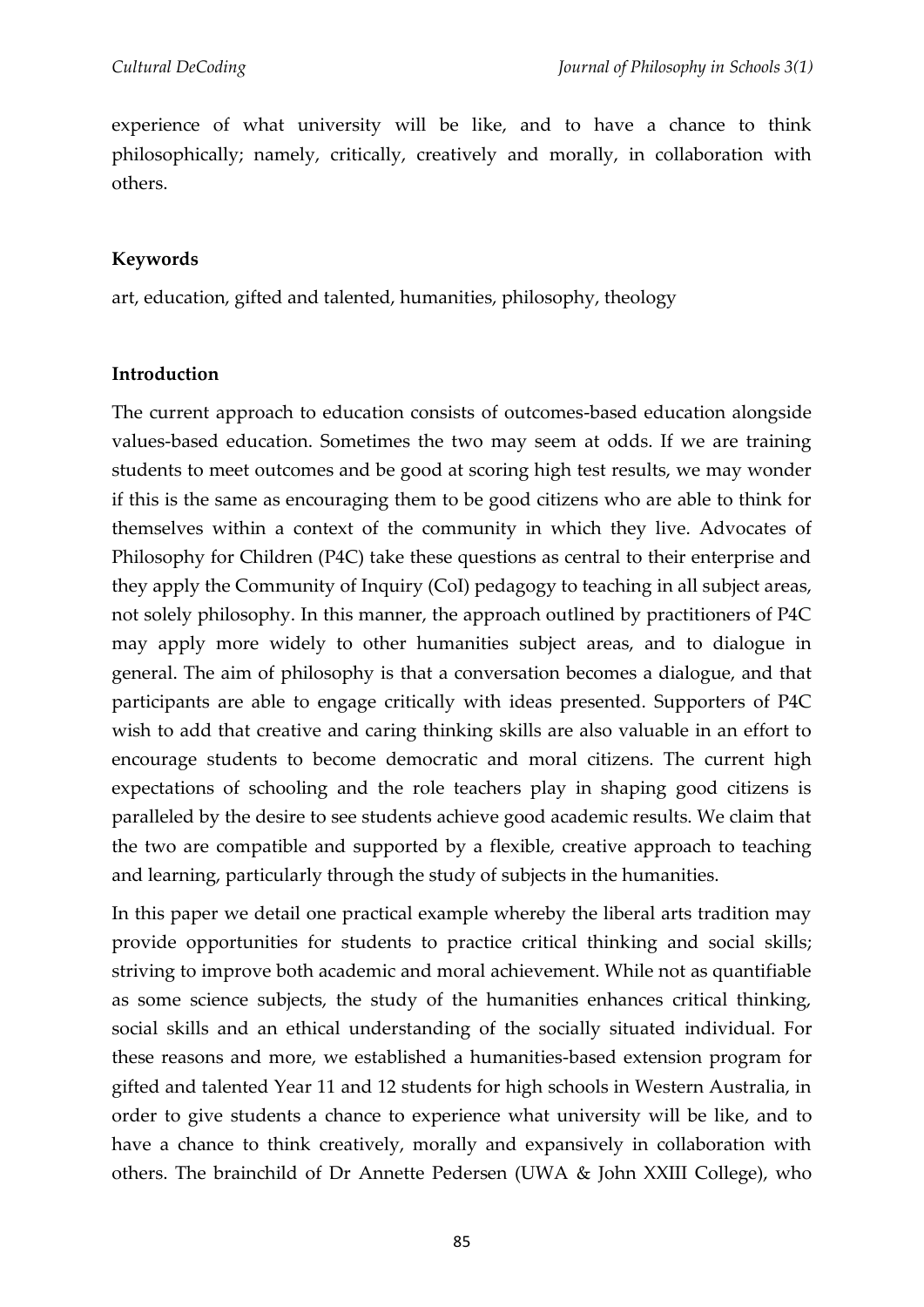had taught in both tertiary and secondary (high school) educational institutions, the *Cultural DeCoding* program was designed to fill an epistemological gap in many students who lacked an understanding of some of the key philosophical and/or religious ideas that underpin Western culture. It was also intended to provide such students with a safe place in which to explore some of the profound ideas raised by considering philosophy, theology, art or other humanities disciplines in relation to our secular Western society.

The common praxis across these various humanities subject areas is the philosophical thinking as applied in the pragmatic and holistic manner described by John Dewey (1934; 2008) which sees such thinking as an embodied experience; an activity, rather than simply a rational exercise in pure logic. We will describe the program and make links to the pedagogical advantages of teaching in a holistic and pragmatic manner that allows for critical thinkers to be creatively engaged, and we offer this example to point to the value of the humanities (particularly philosophy, theology and aesthetics) within an educative environment.

# **Designing the program**

The idea for Cultural DeCoding was conceived by Dr Annette Pedersen (UWA & John XXIII College) who, in conjunction with Dr Angela McCarthy (UNDA), started planning for the first holiday program in 2011. Joined by a core group of academics and support staff, the details were established and the program was held for the first time in January 2012. The name Cultural DeCoding was proposed by the project's support librarian, who was inspired by the notion of decoding historical systems of thinking that can lead to new discoveries about our present and possibilities for our future. As Year 11 and 12 can be quite focused on outcomes such as test results, Cultural DeCoding offers a different way of thinking about study and research. Students are encouraged to value the exploration of ideas for their own sake, as opposed to seeking and retaining information in order to pass a test. In this way, the program opens the minds of the students to the more expansive university environment that awaits them once they have concluded their schooling. The program runs for four days across the summer holidays before the start of the school term and is intended for gifted and talented students who are seeking an extension in the study of humanities subjects. The program is pitched at an undergraduate university level, therefore it was thought that gifted students would be best suited academically to participate. It was also thought that the program could offer gifted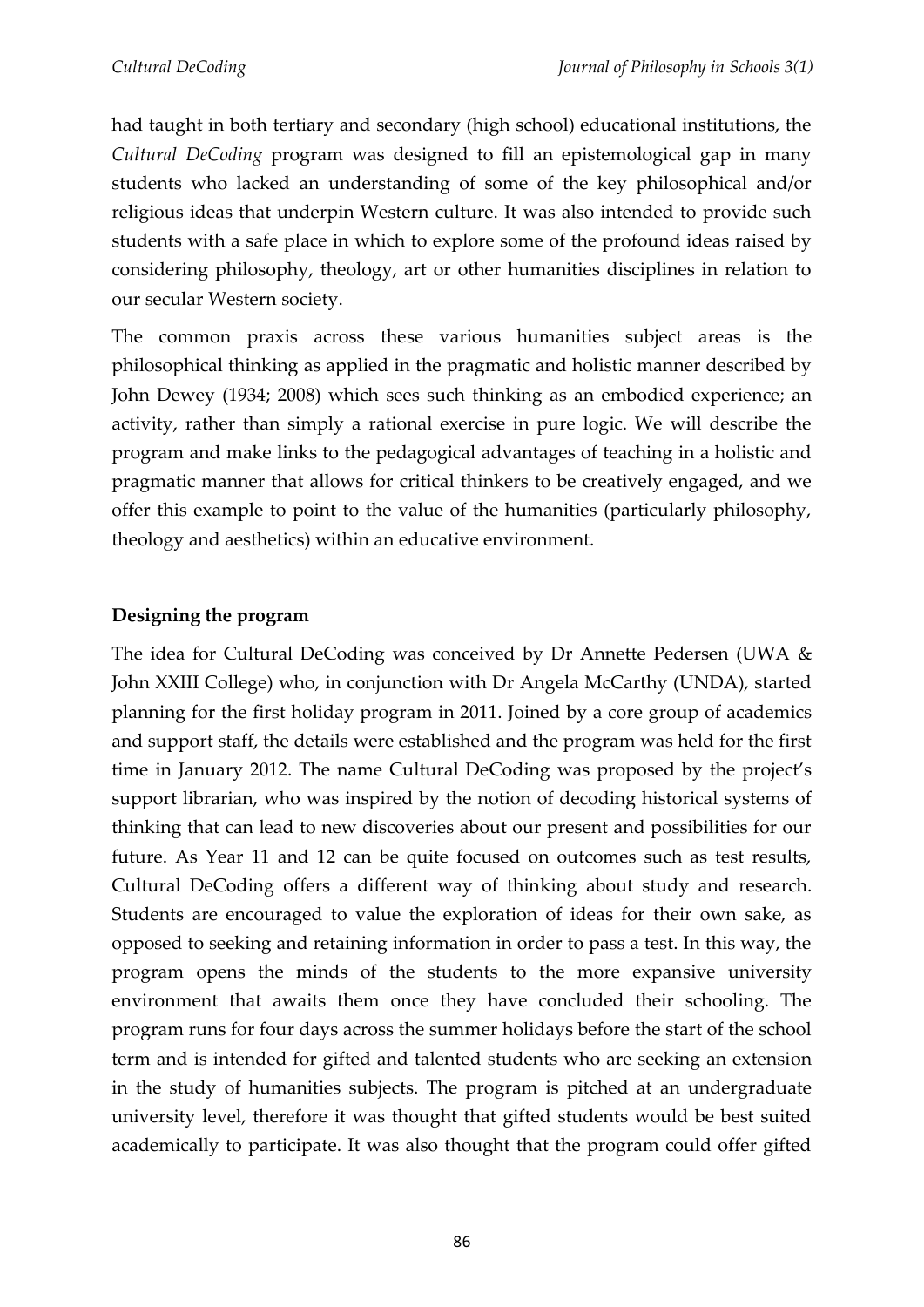students from various schools the opportunity to meet and talk with like-minded peers who are interested in the humanities subject areas.

The program is comprised of sessions run by academics who usually lecture in disciplines such as English Literature, Communications and Media, History, Politics, Archaeology, Theatre Studies, Philosophy, Theology, and Law. There is also a session on new and old library technology. The academics facilitate discussion and activities based on their areas of research and teaching expertise. It is up to the academic presenting the session to devise their own lesson plan. Discussion is held between the academics and the organisers of the program who have experience teaching secondary students and gifted students, but freedom is given to the academics to align their chosen subject area and topic with the theme of decoding a historical idea or concept and relating that knowledge to lived experience. Enrolment numbers are deliberately limited to fewer than 40 students, in order to give participants the opportunity to engage deeply and respectfully with likeminded others. The intention is to give these students an experience of studying at university with lecturers who are passionate about their own fields of research.

Given that the subject areas focused on are in the humanities, the liberal arts tradition is central to the program. Concepts that are shared throughout the different subject areas include ideas of truth, beauty and value. The activities are facilitated in such a way as to be student-focused and thus the students take responsibility for the meaning-making done in each session. In order to make the idea of 'knowledge for its own sake' attractive, the aesthetic component of the day is important. This aesthetic component is made manifest by the design team at the University who use a consistent theme across the suite that commences with the invitations and information brochures sent out to schools, and then continues with the signage, maps and packs given to the students on the first day and concludes with certificates of participation handed out on the final day.

The design style is in keeping with the theme of decoding historical systems of thinking and provides a visible and tangible link between the various subject areas. For example, the program timetable and campus map issued to students incorporate the theme of symbols on parchment (Figure 1). The brochures, certificates of completion, signage for directions, name tags and all other materials use the same parchment theme and are given to the students on the first day in a calico, screen printed bag. Students are also provided with wooden clipboards and an old style clip to give a tangible sense of something old, rather than of the new and shiny. This combination of symbolic language and aesthetic value lead to the investigation of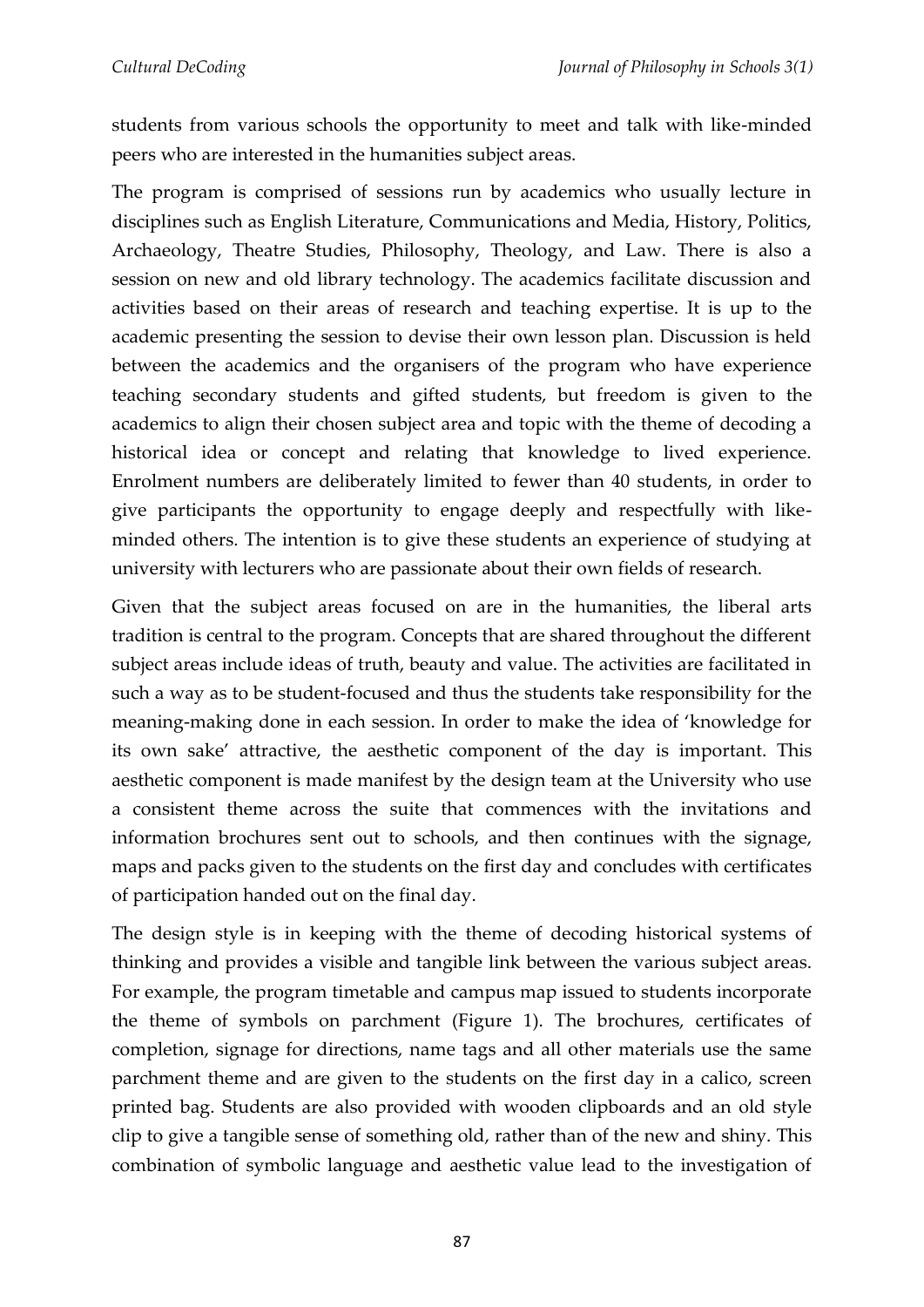thinking and systems of communication present in library cataloguing, philosophy, theology, history, architecture, English and theatre and film studies, as well as the visual arts. Each of the areas have a symbol related to the ideas they encompass so discovery begins with the timetable itself.



Figure 1: Timetable and campus map. Design by Nicholas Carson

# **Highlights of the program**

The program has changed slightly each year Cultural DeCoding has been offered, in most part due to the academics available to offer sessions each summer. However, consistently there have been 60- or 90-minute sessions in Philosophy, Theology, Law, English Literature, Communications and Media, History, Politics, Archaeology, Theatre Studies, and the Library Information session that was linked to an app the students could download to their mobile phones and use in the library. The last session of each day has been a reflective, quiet session aimed at aesthetic appreciation and allowing for inward contemplation after a busy day of interaction and activity. The final day has always offered two panels: one on religion and one on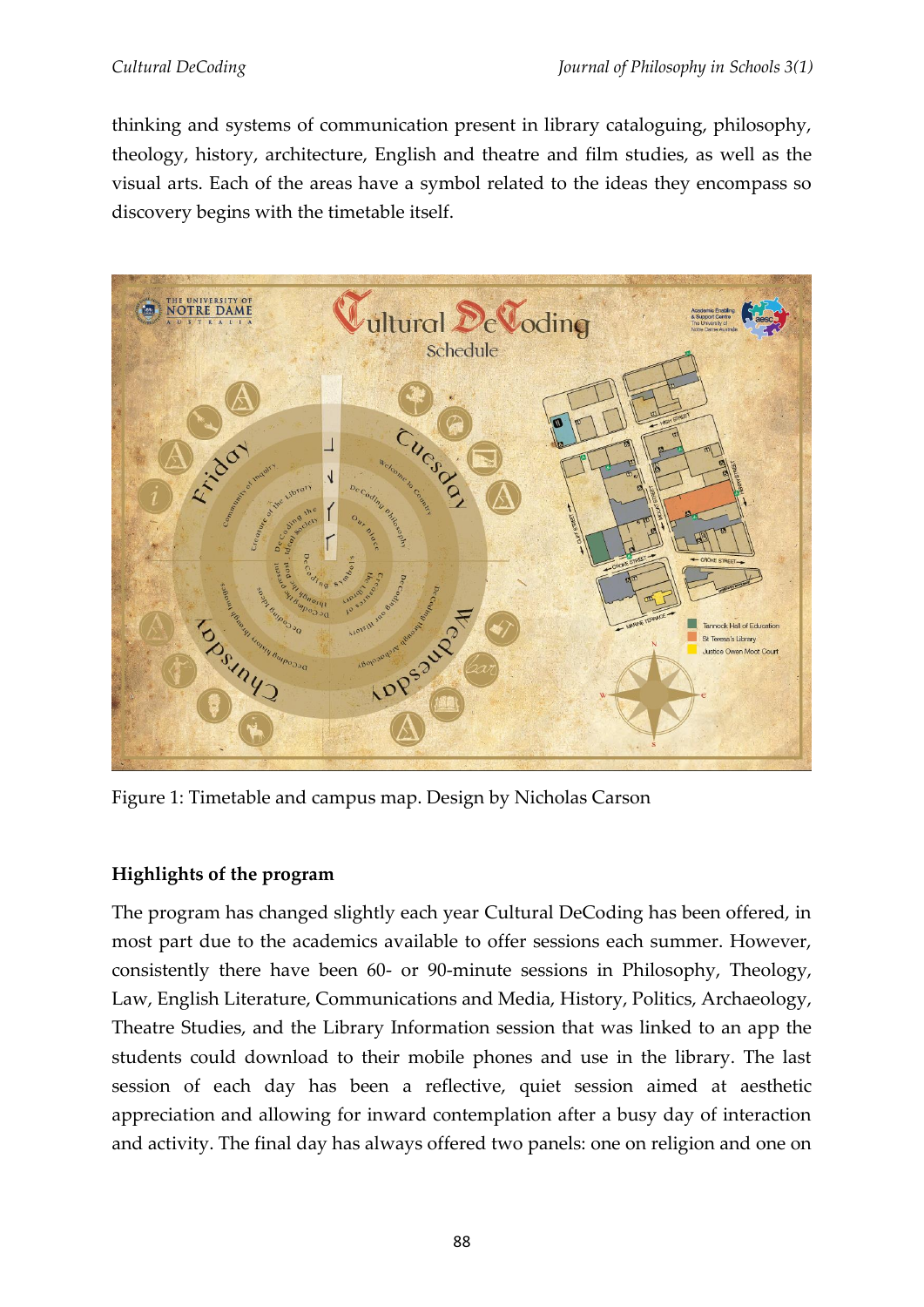philosophy that creates space for students' questions and engagement with a panel of experts.

The focus for the program is not on outcomes achieved but on expansive thinking, brain storming, creative and intellectual play, reflection and self-discovery. The program includes group activities along with mini-lectures, and the chance to explore the local community of Fremantle. This was evidenced by the inclusion of a historical walk conducted around Fremantle by our resident historian and archeologist who narrated a sense of place through time and encouraged the students to make links to historical events as they walked down the street. In this way, the students who were engaged in the program were encouraged to be socially situated, observant and critically engaged members of a community of inquirers.

Two 90-minute philosophy sessions on two of the days deliberately incorporated the community of inquiry (CoI) pedagogy as practiced by P4C practitioners. The CoI sees participants seated in an inward-facing circle with the teacher or philosopher acting as facilitator of the dialogue. One session on Rawl's notion of the veil of ignorance saw students in small groups exploring what an 'ideal society' would look like. The students were told to dream up the perfect society given that you would not know who you would be (male, female, intelligent or physically abled or not, which class or race or age) in such a community. After mapping this out using large, A3 sheets of blank paper, all students then participated in a CoI, further exploring their ideas and questions that had arisen during the brain storming process.

The second philosophy session explored the idea of the virtues. After a short, interactive lecture on Aristotle and the notions of virtue (*aareté*), practical wisdom (*phronesis*), and flourishing (*eudaimonia*), students were again divided into small groups and given a long list of character traits or behaviours/habits (i.e. lying, smoking, telling a white lie, overindulging in chocolate cake, bravery, honesty, shyness, tolerance, etc.). Students were to discuss which they thought were virtues, vices or neither and they could map these out on a sliding scale using large, blank sheets of paper (i.e. A3 size). The students then regrouped, forming a whole class CoI to discuss the idea of virtues as habits that lead to a good life. In the CoI students also critiqued the idea that virtues can be defined or individual habits categorised in such a way that is said to causally lead to individual and/or societal flourishing. In each of these sessions, the philosopher facilitating the activity provided the students with historical information about the theorists and concepts they were exploring, allowing students to see how these classical ideas have held prominence over time.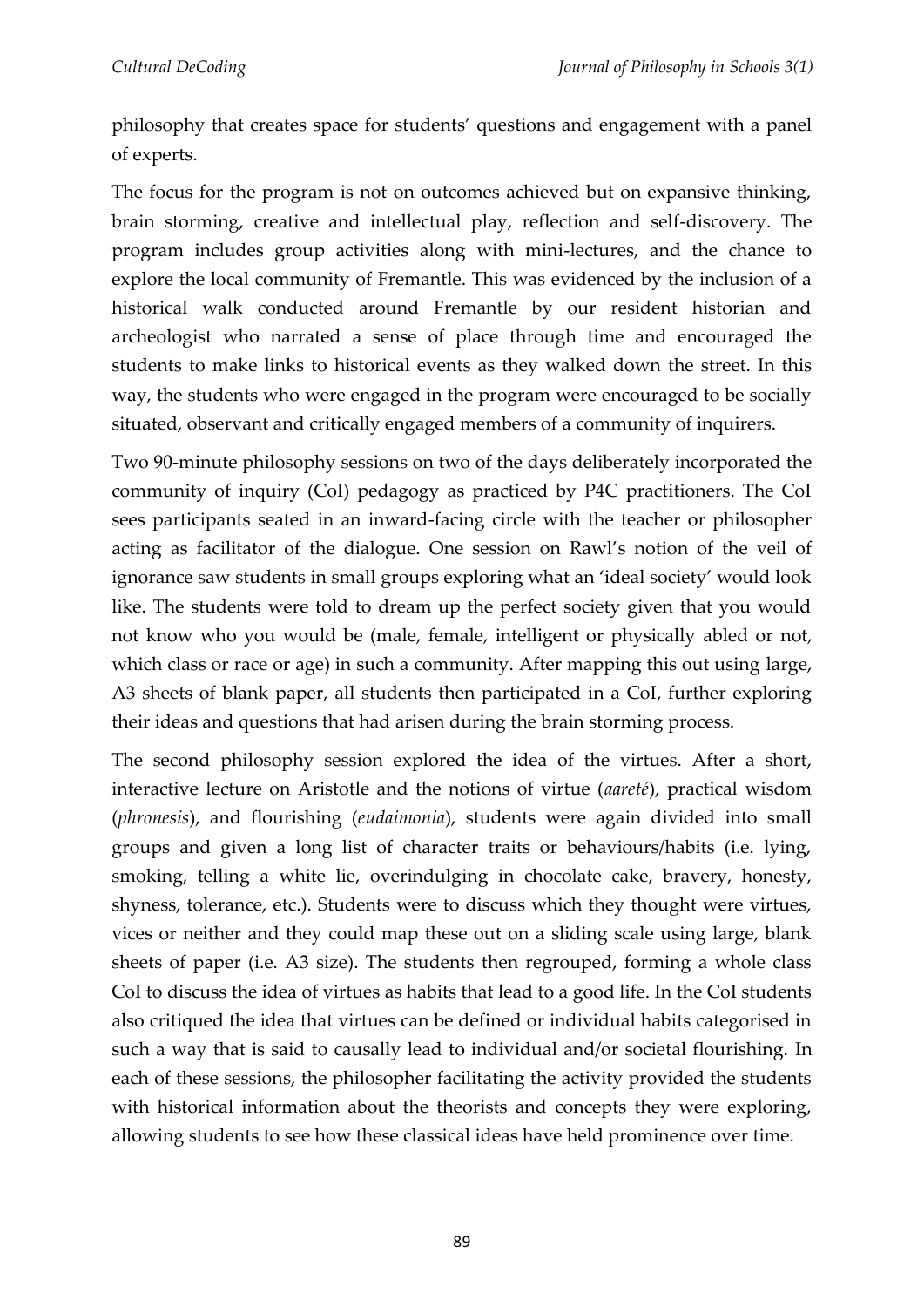Some of the student feedback in the anonymous survey completed on the final day indicated that the philosophy sessions were gauged positively. The use of the CoI in the philosophy sessions achieved the intended aim of making philosophical dialogue academically interesting, engaging, as well as fun. This is demonstrated by the following comments from students who were asked what their favourite aspect of Cultural DeCoding was:

*the Critical Thinking was highly engaging and fun in subjects such as philosophy*

*the philosophy session was a useful way to be able to think abstractly and share ideas and values with the fellow students in the course*

*the philosophy sessions were very interesting as they allowed me to discover and apply many new ideas. The community of inquiry and decoding the ideal society were particularly fascinating*

*Philosophy because it is applicable to alot* [sic] *of topics that help us understand our society. It gives us an idea on life, showed us the pros and cons of the way we live*

*PHILOSOPHY! The conceptual and real understanding of cultural values and practices have helped me to further comprehend the world. Which is extremely important as this is what a teenager aims to do!*

### **Learners as situated and creative**

The pragmatism of American philosopher John Dewey subscribes to the notion that education is a holistic approach aimed at shaping a person to become a good citizen. In keeping with this concept, teachers are guides who assist students to engage with ideas and make meaning, which is an active process as opposed to a passive experience. The student is recognised as an embodied self with their own thoughts, feelings and experiences upon which to draw. They are given the opportunity to think and reflect – upon their own assumptions and ideas as well as those of others. For Dewey, truth is pluralistic and democratic precisely because the student is not an isolated mind but, rather, a member of a group of learners who are capable of thinking and feeling; human beings are critical and creative, caring and collaborative.

Dewey's lecture series on aesthetics, *Art as experience* (1934), is imbued with the pragmatism of William James, exploring how art develops out of everyday experience and seeking to widen the discourse of aesthetics so as to recognise that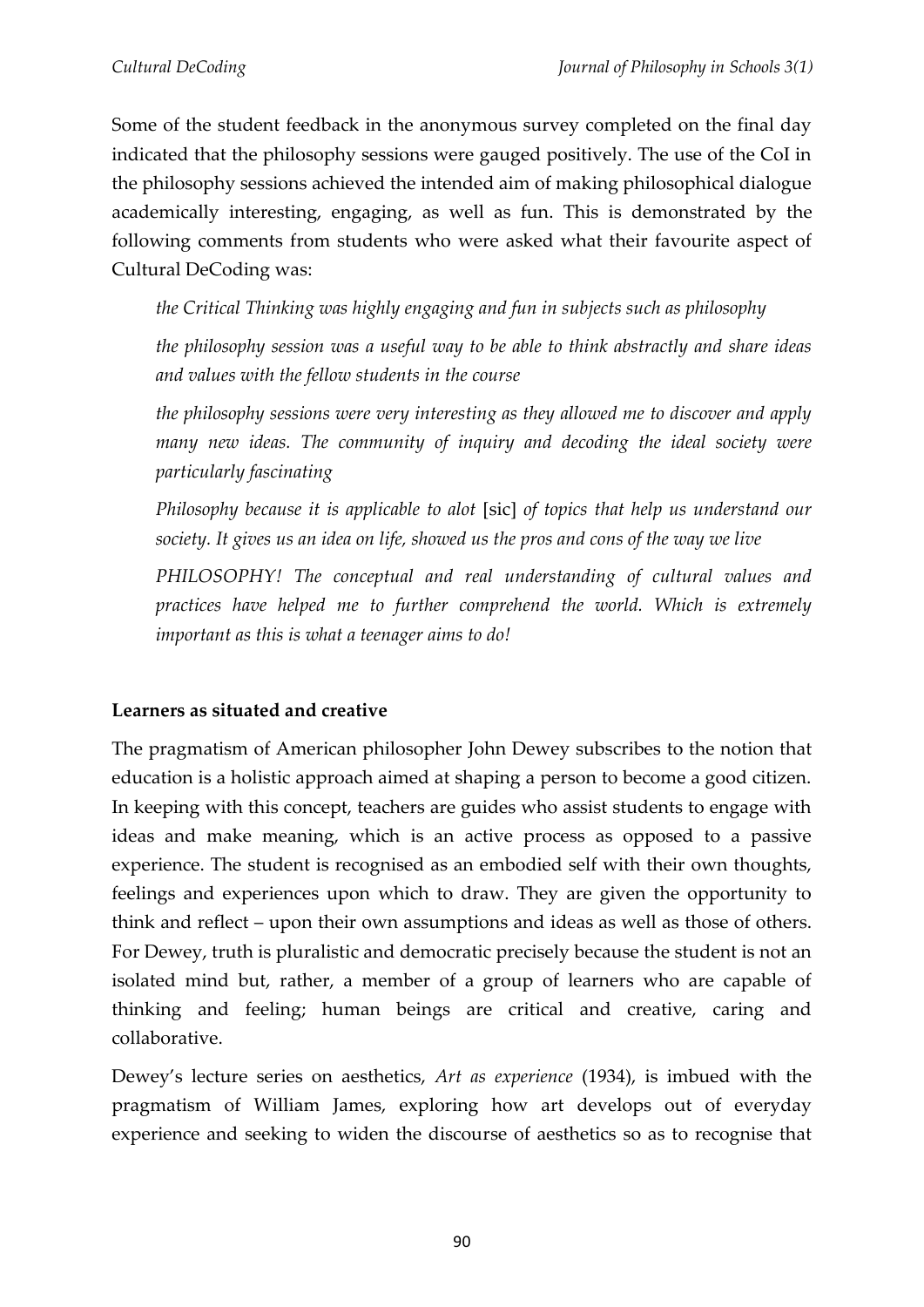our creation, experience and appreciation of the aesthetic is linked intrinsically to being human. Dewey states,

The existence of art is concrete proof … that man uses the materials and energies of nature with intent to expand his own life, and that he does so in accord with the structure of his organism—brain, sense-organs, and muscular system. Art is the living and concrete proof that man is capable of restoring consciously, and thus on the plane of meaning, the union of sense, need, impulse, and action characteristic of the live creature. The intervention of consciousness adds regulation, power of selection, and redisposition. Thus it varies the arts in ways without end. But its intervention also leads in time to the *idea* of art as a conscious idea—the greatest intellectual achievement in the history of humanity. (1934, p. 26)

We may certainly consider aesthetic concepts when engaging with texts or artworks, yet here we are presented with the idea of the aesthetic imbued in our everyday life. All of our experiences have a wide sense of the artistic about them simply because we are embodied creatures who use all of our senses to understand and make sense of the world. As the phenomenologist Maurice Merleau-Ponty stated, 'It is through my body that I understand other people; just as it is through my body that I perceive "things"' (Merleau-Ponty 1962, p. 186). The idea that the aesthetics of experience are, in some sense, ordinary, goes hand in hand with the notion that we are creative beings as well as rational. As we see here, Dewey thought of the experience of Art in a wide sense, and tied the idea of human creativity to concepts of both work and play. Dewey saw no need to distinguish the realms of 'work and play' in either education or in life. At the end of his *Democracy and education* (1916/2008), Dewey concludes with a broad understanding of the aesthetic when he states, 'Work which remains permeated with the play attitude is art—in quality if not in conventional designation'.

Yet while Dewey runs together concepts like work and play, art and practiced activity, he doesn't explicitly refer to students being taught aesthetics. Ronald Moore does not find this surprising, given the infused manner in which Dewey envisioned education taking place. Moore (1994) notes,

It is hardly surprising that in all of Dewey's voluminous writings, there is no explicit discussion of the prospect of introducing aesthetics as a subject in (precollege) schools. As Dewey saw it, aesthetics was already there; it had to be. Children on a playground, in coming to appreciate the special joys of baseball and its many subtly interwoven elements, become as directly aware of an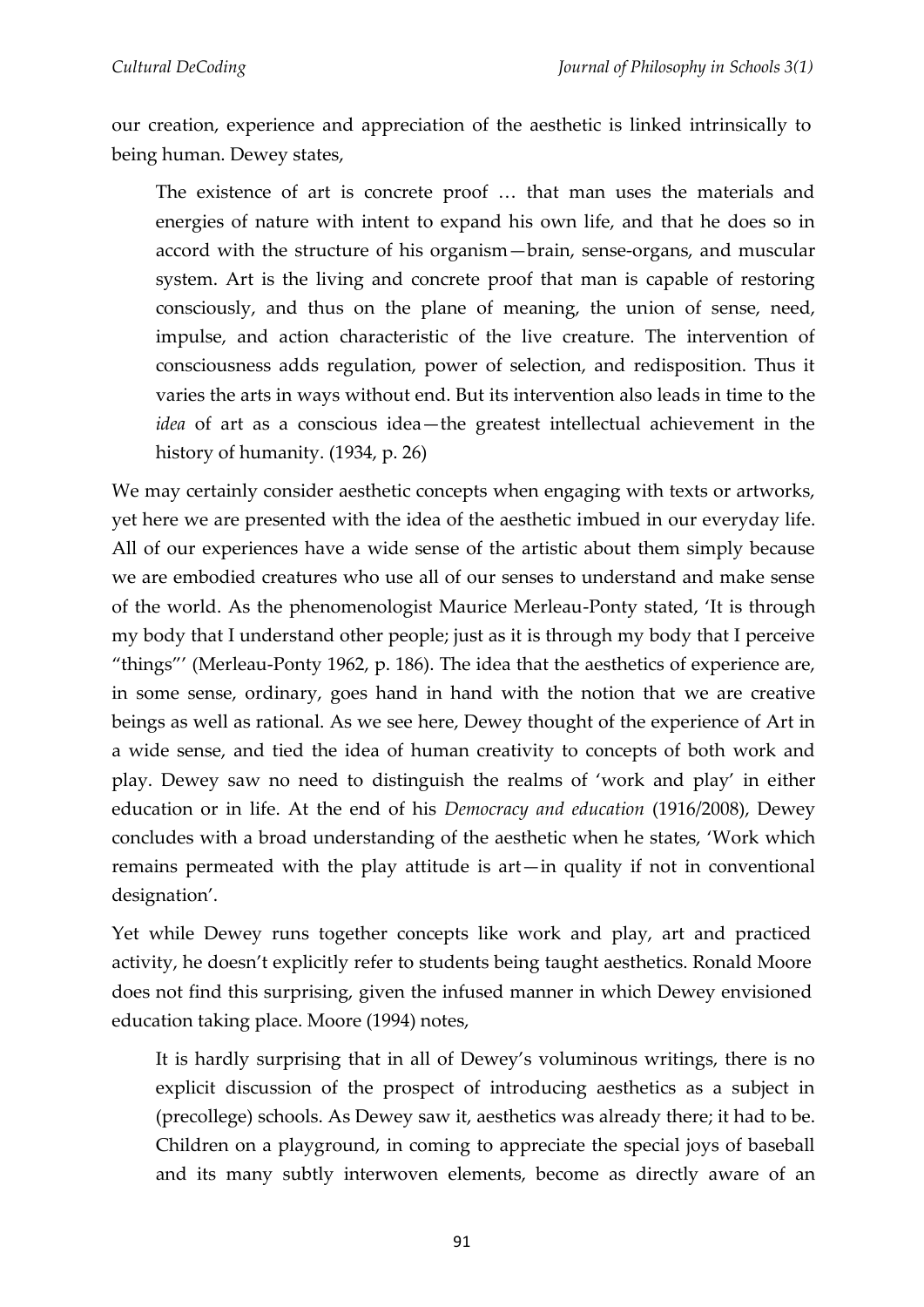aesthetic dimension of life as children drilled in the "masters" of artistic tradition. (p. 9)

On this perspective, the Arts subjects, traditionally referred to as the Humanities, can work together to encourage a whole-child approach to education. This is what the Cultural DeCoding program relies on when it combines the various subjects in a four day program, bringing critical, creative and collaborative thinking skills into each subject area, without there being any jarring or tension between the disciplines. The tension is dissipated as students are able to critique the information they are receiving and take from each teacher or discussion or activity what suits them. While this sounds quite subjective, the overarching values shared across each subject area is the idea that Dewey promotes: truth is shared and democratic and the student is making meaning from these traditions that have a long history.

Setting aside the practical skills that would be subject specific, Moore claims that, 'aesthetics asserts its worth not by competing with the other art disciplines, but by exploring the meaning and value of their ingredients and interrelations' (1994, p. 11) and, furthermore, 'The argument for the indispensability of aesthetics in an integrated arts curriculum turns on the simple fact that many of the most important issues posed by the other disciplines are themselves philosophical' (1994, p. 11). We can therefore see the diverse arts disciplines as distinct, yet compatible as they tie to the central concern of humans as we try to understand lived experience. While Moore is specifically advocating the incorporation of philosophy and philosophical aesthetics in to the art classroom in order to develop aesthetic adults, his point here is that questions about value and beauty and intention automatically link to life as well as to art. Dewey would surely agree that these important questions permeate aesthetics as well as critical thinking more generally. Moore concludes that, 'In general, philosophy of art doesn't have to be imported; it can hardly be kept out. The questions young people are likely to ask about art provoke the very questions aesthetic theory is designed to answer' (1994, p. 12).

In the Cultural DeCoding program a central component of each day was the final art session that played with and meditated upon the use of icons. Such powerful symbols are tied socially and historically to places, cultures and religions. Even if individual students do not recognise or resonate with these images, there is a powerful transformation that can occur in the moments of silence offered during which students have the chance to work silently in an individual manner at the end of the day. In this way the program recognised that while we are social creatures, we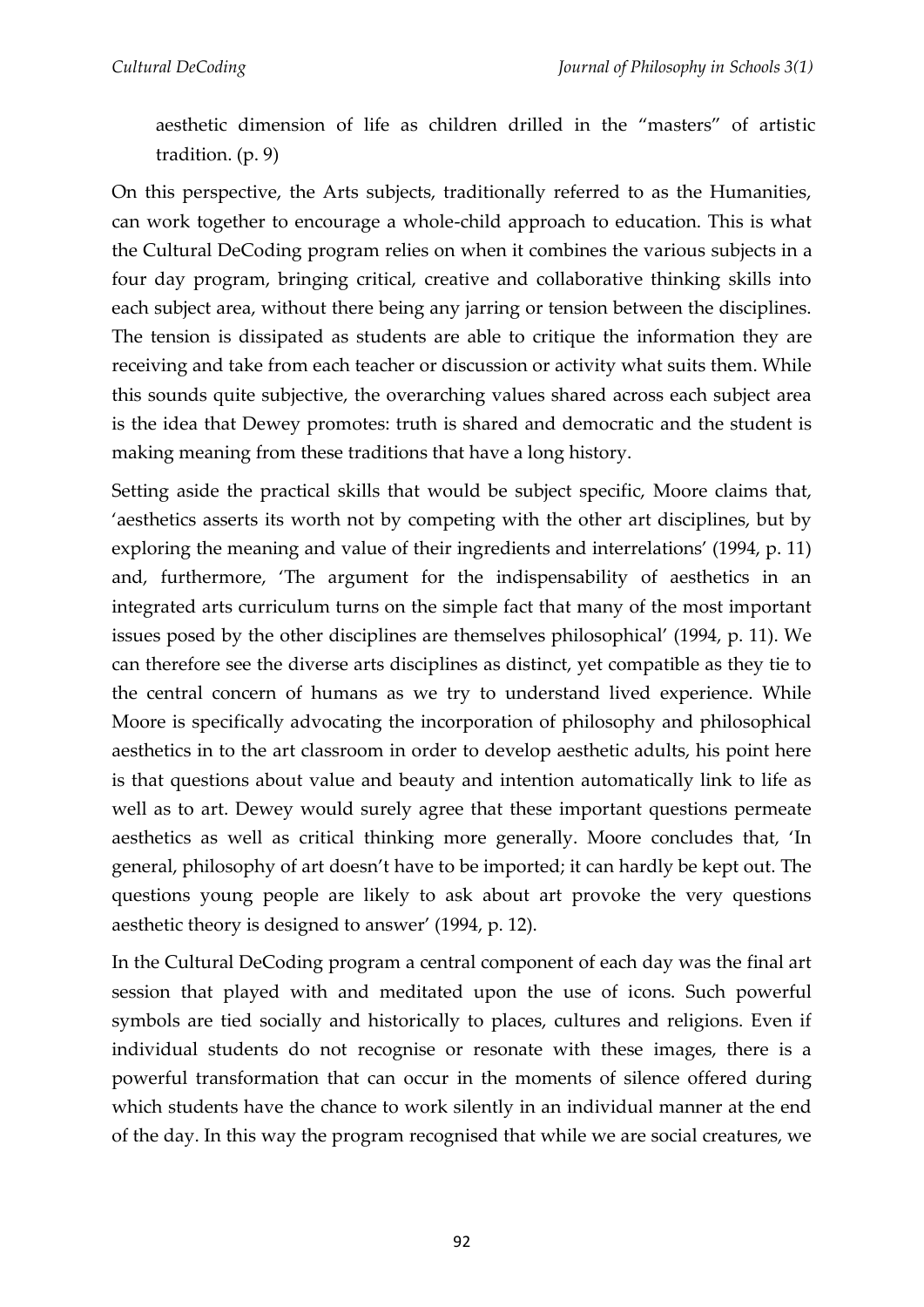must also make space for the individual thoughts and reflections to develop and be recognised.

# **Iconography**

In 2012 and 2013, the final silent sessions were based on iconography and completed in silence. The term iconography refers to the study of the language and history of symbols that are present in religious art. 'The iconography of Christian art is concerned with … individual pictorial themes. It investigates their origin, traces the changes they undergo as they develop' (Schiller 1969, p. 1). In this way, iconography is connected to many diverse religious doctrines and theologies. Iconography can also refer to the actual 'writing' of an icon; theology written down in images, for example, 'of a saint … who provides a focus for the veneration and reverence of personalities who offered models for the best Christian life' (Cormack 2007, pp. 7-8). The manner in which icons are written is tied to the symbols used that give an understanding of the theology, and the matter that is used is primarily wood and paint applied in a distinctive way. The exercise for Cultural DeCoding introduced the students to the manner and matter as explained above, and then gave them the opportunity to use paint to fill in a black outline of a religious image with their own choice of colours. This artistic activity was contemplative and resonated with the students' own understanding of the symbolic language.

To do this activity in silence was quite difficult for many students but their responses in the evaluation indicated that even if they found it challenging, it was a worthwhile exercise as it gave them time to think and process the material received through the day. Some of the student feedback included:

*I found the iconography (decoding symbols) the least useful as it was extremely hard to sit in silence for such a long period of time*

*Possibly not spend so much time painting. I understand it is a time of reflection and relaxation, but limiting time spent on it would enhance the meaning rather [than] drawing it out, resulting in the loss of the message of the activity.*

The iconography sessions were designed to allow for some time to be focused more internally rather than externally, given the energetic level of engagement most of the sessions required. The intention behind this period of silence and reflection was also to contrast to the busyness of the contemporary world. By using an artistic medium, this provided students with one way in which contemplation can be achieved using art.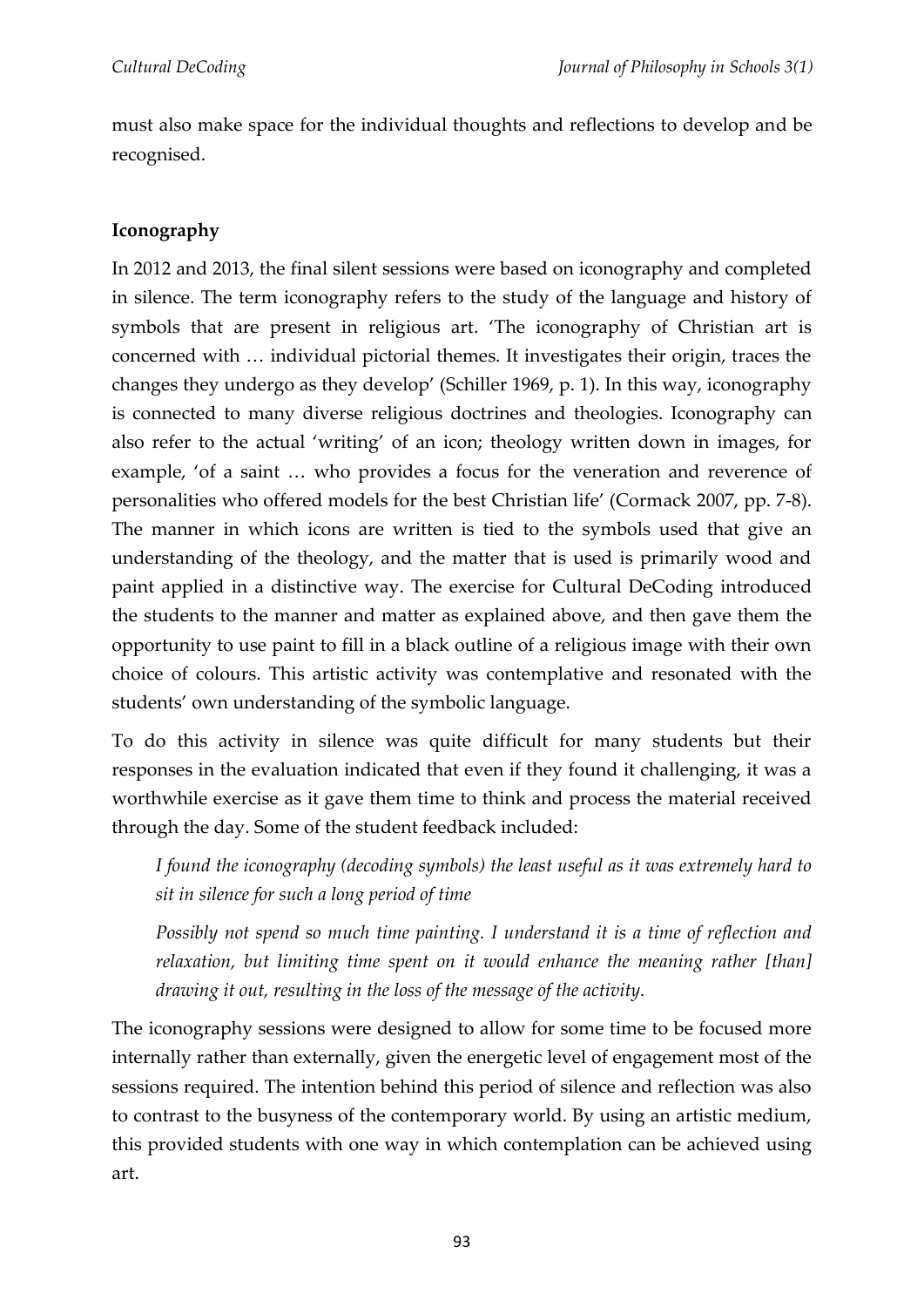In 2016 colouring in books are at the top of Australia's adult bestseller list. This is an interesting phenomenon that centres on the idea that twenty-first century anxietyprone and stressful lives can be eased by a simple action such as colouring in. Therefore, instead of using icons, in 2016 the students engaged in colouring in an intricate line drawing by a local Fremantle artist, Linda Fardoe. Linda presented the drawing initially to the 2016 cohort and spoke about the meditative process she enters into in order to create such intricate works. Arguments abound as to whether or not colouring in is actual therapy or is it simply a fad that has helped reduce stress for busy people. Stephanie Holm claims in *Wildscapes: an Australian art therapy colouring book* (2015, preface) that her book 'represents a chance to explore your creativity—and to de-stress and soothe the mind and spirit in the process'. Dr Stan Rodski, a neuropsychologist and neuroscientist, claims that colouring is 'a process that takes us to a time that is stress free'(Carter 2015). He describes how brainwaves and heart rhythms can be measured so that the impact of particular activities can be related to brain reactions. Doing an activity such as colouring in can be empirically shown to be a relief for the brain. Therefore, the final session of the day for Cultural DeCoding participants gives them an opportunity to reduce their activity levels to absorb the multitude of ideas and activities in which they have engaged.

In 2016, given that most students were familiar with the adult colouring in craze that had only recently gained momentum, they were much more comfortable with the silent session offered at the end of each day. As such, their feedback on this session included

*I loved the colouring de-stress activity at the end of the day. I felt very relaxed and calm afterwards and in a positive mindset*

*I found colouring the least useful compared to the other workshops, although it was a new experience and a nice way to finish the day*

*the colouring was an interesting addition to the course*

It is unsurprising that students found sitting quietly to complete an artistic activity so difficult. Our contemporary society is technologically charged with access to more information from multiple sources than ever previously. The sessions on Iconography and colouring in were deliberately included to offer a space for students to unplug from a frenetic, almost distracted state of learning, and instead be still and look inward.

The Christian tradition has long engaged in meditative processes and the neurological results are now being studied. There is an emerging field of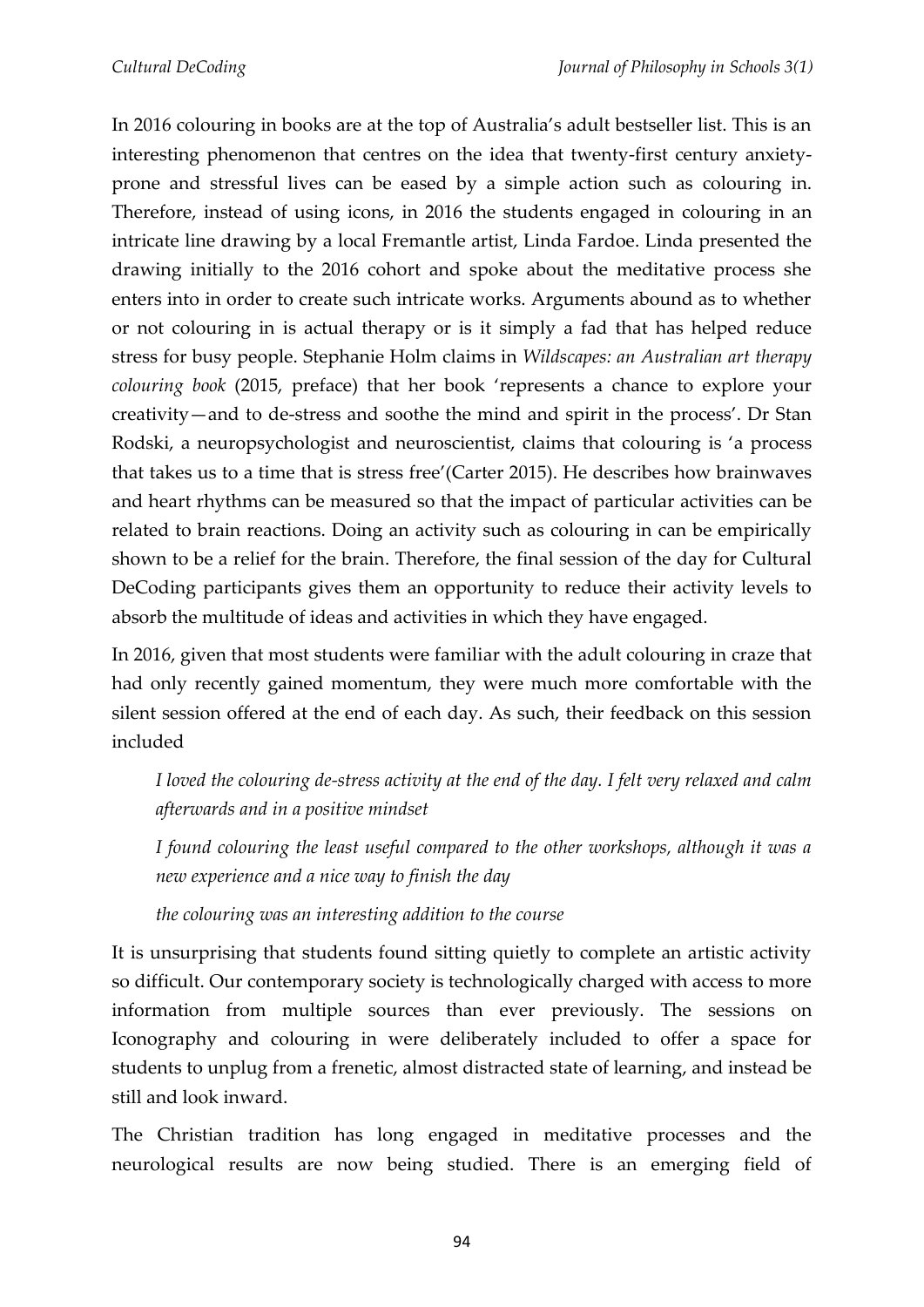neurotheology and spiritual neuroscience that are examining 'the plasticity and malleability of the human brain to make a case for greater use of contemplative and mindfulness meditation practices in pastoral care and counseling' (Bingaman 2013, p. 549). The research has demonstrated that in religious communities contemplative practices have been able to 'balance the brain's well documented negativity bias, thus generating less fearful and anxious perspectives on life and human relationships' (Bingaman 2013, p. 550). The colouring in sessions for the 2016 program replaced the drawing of icons as the final session for each day, yet both sessions were conducted in silence in order to make room for students to reach a place of balance after the impact of strong interaction with new ideas, new people and a new environment.

In making space for the students' own voices to be heard, we are acknowledging the wisdom of every person and creating room for the students themselves to realise they have wisdom unique to their own life experience. If Karen Murris (2013) is correct, then we need to listen carefully for children's wisdom and not mistakenly attribute a lack of knowledge and wisdom to them. Epistemic injustice occurs when we make implicit as well as explicit assumptions and prejudices about child and childhood, including stereotypes that children are typically immature and illinformed. Rather, Murris cites the need for epistemic trust, modesty and equality when she writes,

When thinking *alongside* children, *everyone* needs to 'give' their mind to what there is to think about, which is only possible when adults are also 'open-minded', have epistemic modesty and epistemic trust. If what children say is not heard (but laughed at)—epistemic equality is absent. (2013, p. 334)

Murris admits that stereotypes of children as immature and ill-informed may be difficult to shake, but that children do have the ability to engage philosophically with concepts and allow new ideas to emerge through dialogue or hermeneutic practice. With the student-centred approach of the Cultural DeCoding program, teachers create room for themselves as well as the participants to be surprised by creative approaches to learning. Listening to diverse voices and reflecting upon one's own ideas was central to the program, as evidenced in the two panels hosted on the final day which invited religious leaders and philosophers to share multiple perspectives with the students who formulated their own questions to explore in these sessions.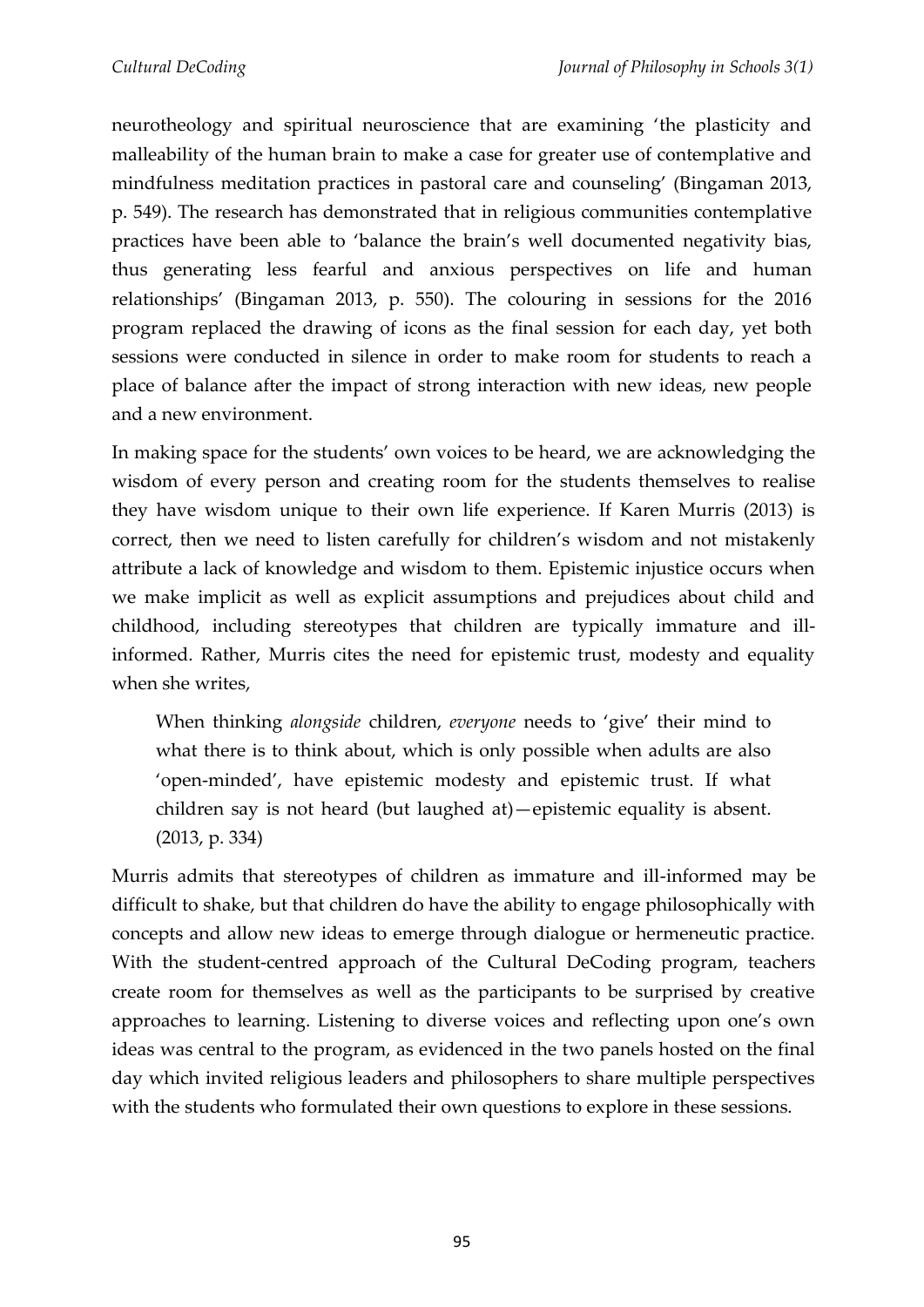## **The Religion and Philosophy panels**

The last day of the program includes a theology panel and a philosophy panel. Each panel was preceded by a session in which the students were able to think about and prepare questions for the panel that was to follow. This preparatory session was facilitated by a theologian and a philosopher respectively. The time taken to consider what questions the students had and what they would like to ask religious leaders in their community as well as philosophers demonstrated to the students that their ideas and queries were valued. This encouraged the students to commence and engage in conversations about religious and philosophical ideas. The sessions supported the students to act as autonomous thinkers, investigating topics they were interested in and this gave students' self-confidence. This confidence came from knowing that they had a voice and were encouraged to query respected members of their community and join in on existing debates that occur within these communities as well as the academy.

The religion panel incorporated representatives of Judaism, Islam, Christianity and Buddhism. In 2014 a representative of the Baha'i community was added, and in 2016 a Hindu leader was included. Women and men in diverse roles comprise the panels and have consisted of an Imam, a Buddhist monk, a Rabbi and a Catholic Christian. The representatives were from the local communities and offered the students a glimpse into the diversity present in their own country and which they may not always witness. The ideal of religious inclusion and tolerance was visible as members of diverse religious denominations were able to converse civilly, even when disagreeing with some ideas presented by other panelists. The panelists agreed upon fundamental human values and spoke of the role of religion in society.

The panel answered questions for an hour and a half and it was a generous donation of their time and expertise. The panelists expressed that they were pleased to be a part of an ecumenical discussion with gifted and talented students. For 2016 the time was extended to two hours to allow one hour for the students to approach each panelist in a small group situation and then an additional hour of open forum questioning and answers. In the anonymous student feedback forms that were completed on the last day, the comments demonstrated that the students were deeply impressed with the experience of the religious panel because it gave them a safe venue to explore the various world religions from experts who were accessible in their manner and attitude. Student feedback included:

*I found that talking to people in the different religions was quite useful because we got to see how people in different religions live.*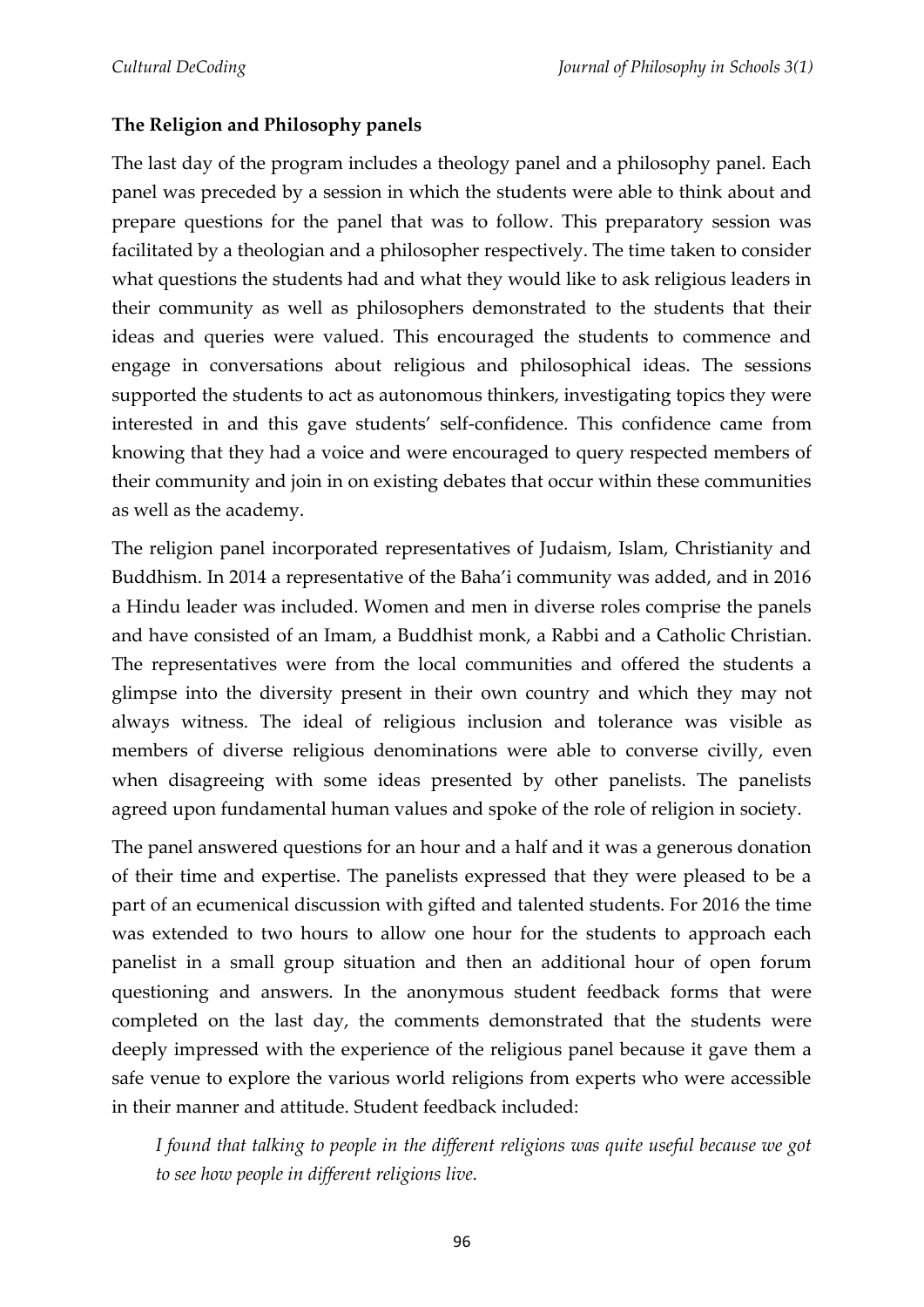*The religion panel was incredibly useful for understanding different faiths and hearing how they all overlap but also greatly contrast.*

*I found the religion panel very useful in dismissing many of the myths and stereotypes about religion. I also found having experts in their field very engaging as it was clear they were passionate about their area of expertise*.

The religion panel took place in the morning. In the afternoon the students had a session with a philosopher to prepare questions for the philosophy panel. The philosophy panel was another session in which there was evidence of deep thinking and good questioning by the students. The questions ranged from, 'Is there a God or life after death?' to 'what makes us really us: how can we identify ourselves?' and 'is there ever a time when it is morally acceptable to kill someone?' to 'what is the good life?'. Classical philosophical themes were touched upon in the areas of metaphysics, aesthetics, ethics, epistemology ('how do we know what we think we know to be true?'; 'what is truth?') and political philosophy ('is capitalism the best system we have?'). The philosophers on the panel offered various theories that have been given to answer these questions and considered some of the strengths and weaknesses of those answers. There was acknowledgement that the questions themselves are worth asking and trying to answer, even if perfect, absolute, infallible responses can never be reached as the dialogue brings us closer, collectively to the truth.

The panels encouraged the students to practice critical, creative and empathetic thinking. The questions and the multiple answers given to these questions allowed the students to hear a diversity of opinions; but this diversity or multiculturalism did not collapse into complete subjectivity. The students were encouraged to adopt perspectives different to their own assumed point of view, and challenge as well as critique the ideas presented along with their own assumptions. The intention behind the panels was not to change the mind or opinion of anyone participating but, rather, to recognise that there are core values and ideas that all humans share. An example of this is the idea of the 'good life'; that people generally wish to live in harmony in communities in which we can cooperate and flourish. One student's feedback reflected this understanding when they wrote:

*The discussion of Religion was really insightful and allowed me to understand how they are all essentially similar in striving for happiness and eradication of suffering and evil*.

The value of critical thinking is that it allows people to be thoughtful, to consider the ideas presented to them, to challenge and reflect upon notions that are held dear to others, and to work out if these ideas are also what the thinker themselves values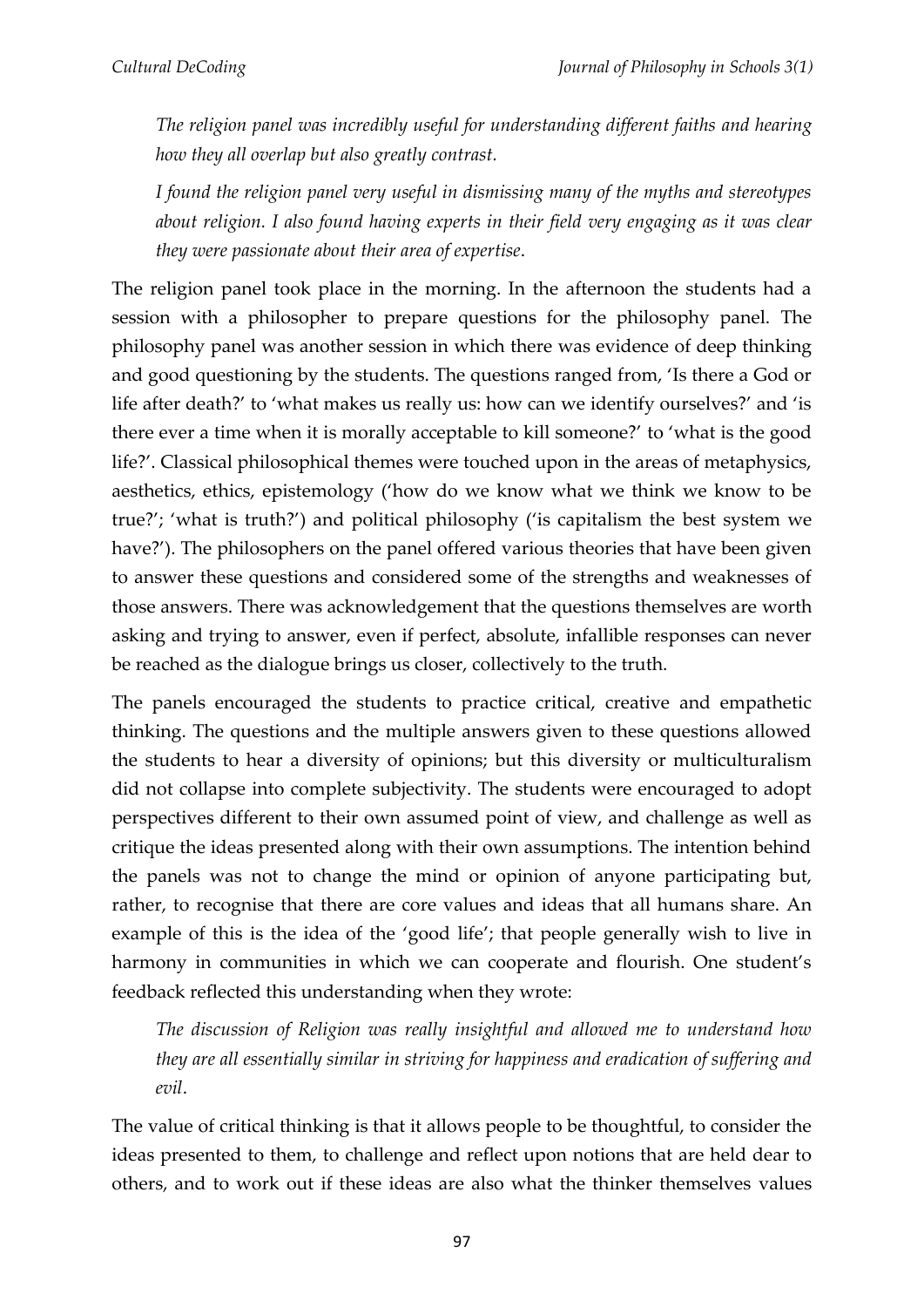and agrees with. In this way the panels encouraged dialogue and the consideration of perspectives other than one's own. In our global world this is a necessary skill.

There are certainly academic benefits to teaching children general thinking skills and critical thinking skills in particular. Critical thinking skills will help students with their essay writing and exam answers, but there is more to it than this alone. While doing well on tests and getting into a good university and landing a good job is important, the study of philosophy and critical thinking skills also helps you to be a good person. The benefits and outcomes of such thinking skills are not purely academic; they are also social and personal. Critical thinkers continue conversations that seek to dispel ignorance. Instead of simply accepting what one is told, critical thinkers consider if the information is true, supported, valuable, and worth believing and acting upon. It is these thinking skills that a holistic approach to education seeks to encourage.

## **Outcomes and values in education**

The Western Australian Government's Curriculum Council identifies Critical Reflection as an individual value. Critical reflection is defined in the WA School Curriculum as the ability to 'reflect critically on both the cultural heritage and the attitudes and values underlying current social trends and institutions' (School Curriculum and Standards Authority, Government of Western Australia 2013). This value is compatible with the nine values listed for schools nationally which include: Care and Compassion; Integrity; Doing Your Best; Respect; Fair Go; Responsibility; Freedom; Understanding, Tolerance and Inclusion; Honesty and Trustworthiness (DEEWR 2011). It would seem that in order to be respectful, give people a 'fair go', and maintain integrity, one would need to have certain critical thinking skills.

Willis and Kissane, reviewing the literature about outcomes-based education, highlight the issues surrounding the shift in the education system to focus on 'what the students have learned rather than on what systems and schools have provided and teachers have taught' (Willis & Kissane 1995, p. 2). Quoting Brandt, they state, 'Educators and the public need to understand why society will be better served if schools clarify their purposes, reorganize as necessary to achieve these purposes, and expect students to demonstrate the knowledge and skills needed for success in life' (Willis & Kissane 1995, p. 1). An underpinning rationale for outcomes-based education is 'better accountability'. Couple this with a requirement that schools be more efficient in cost-benefit terms (not necessarily bad in itself but suspect when total costs including salaries are fixed in block grants), and principles of line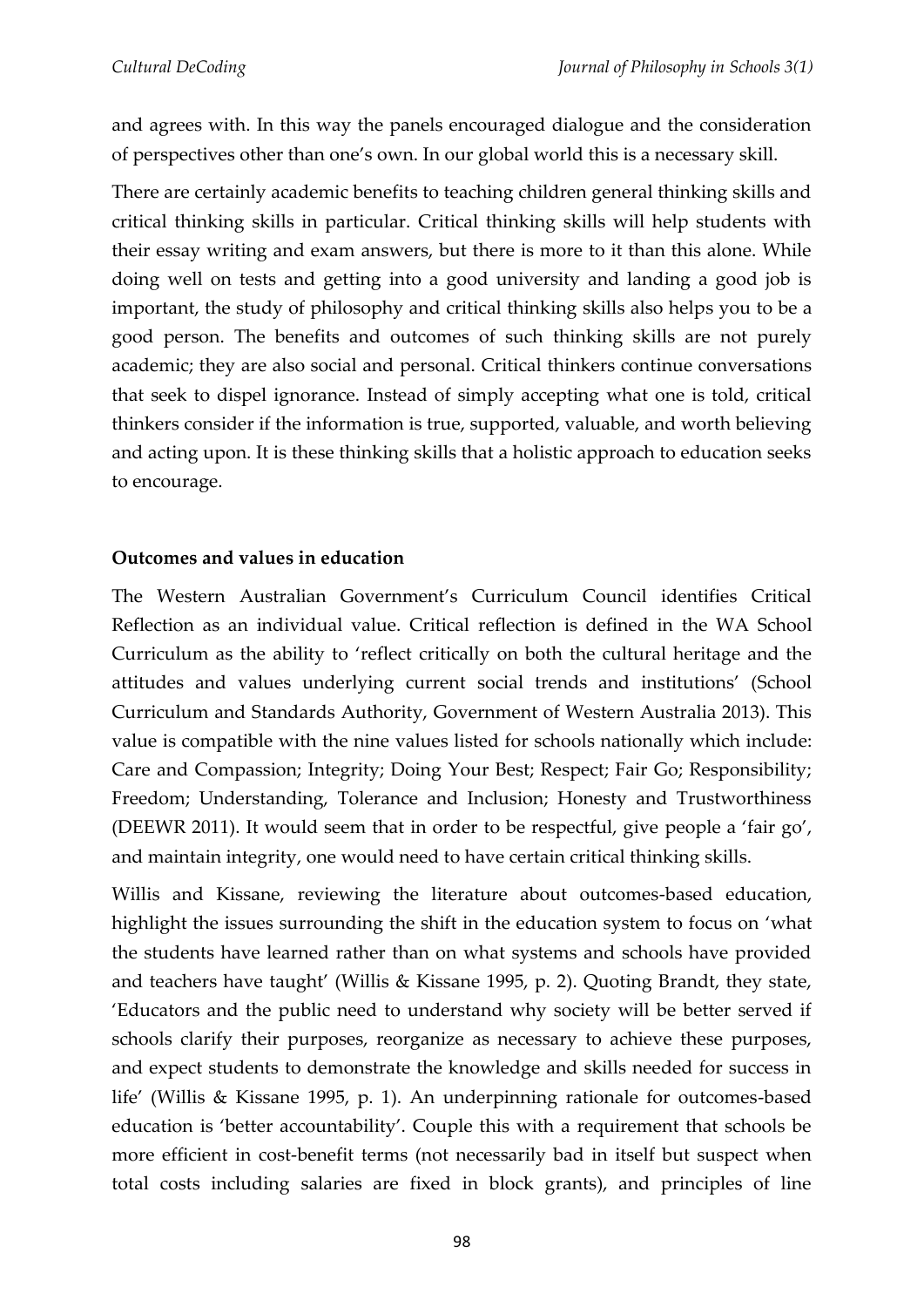management similar in character to business corporations, it is possible to question the rhetoric surrounding curriculum. Instead of teachers simply being required to further the utilitarian function of school by contributing to the direct productivity of labour, we seek to inspire students based on the teachers' area of expertise. In this way the teachers become role models of learned people to which students may aspire, promoting knowledge for knowledge's sake as opposed to being limited by the sieve of economic rationalism. Cultural DeCoding models this approach by offering students a glimpse into the world of each participating academic's own research. This means that students are sharing knowledge with academics who are passionate about their own area of enquiry and this passion is communicated to the students.

A fascinating aspect of this contemporary approach to education known as outcomes-based education is that content, or what the student should be taught, is replaced by principles which ostensibly should, to quote; 'guide learning, teaching and assessment; [together with] the five core shared values which underpin the achievement of overarching and learning area outcomes' (Barry & King 2000, p. 13). The 'core values' are particularly important for an education system within a multicultural society, for they, together with the overarching principles of the curriculum, provide the underpinning for a pedagogic practice that produces a more efficient workforce. The aim is to ensure that the workforce is civic-minded and socially cohesive irrespective of the subject's cultural origin. The 'core values' thus remind us that education is a vital part of the state apparatus. The 'core values' are the key means of ensuring that some vestiges of civil society remain intact.

The notion of 'the civil' has a long history in Western culture; it comes to us from Ancient Greece and in contemporary society it relates to the organisational structure of government and, more importantly, to the acceptance by ordinary citizens of certain social obligations. This latter aspect requires of the individual in their daily lives, observation of basic standards of personal restraint, respect for the integrity, dignity and rights of others regardless of personal ties, and a commitment to the resolution of conflicts by peaceful and lawful means. Implicit is some element of civility (manners, courtesy, etc.) that has, in contemporary society, achieved a somewhat old-fashioned flavour. But how can we expect to sustain a civil society when the moral code underpinning it is no longer understood, let alone accepted by the majority? As we lose history and culture from our curriculum, so we lose sight of the 'civil'. We may well ask, 'what are we educating children for?' We live in a world of NAPLAN (National Assessment Program – Literacy and Numeracy), where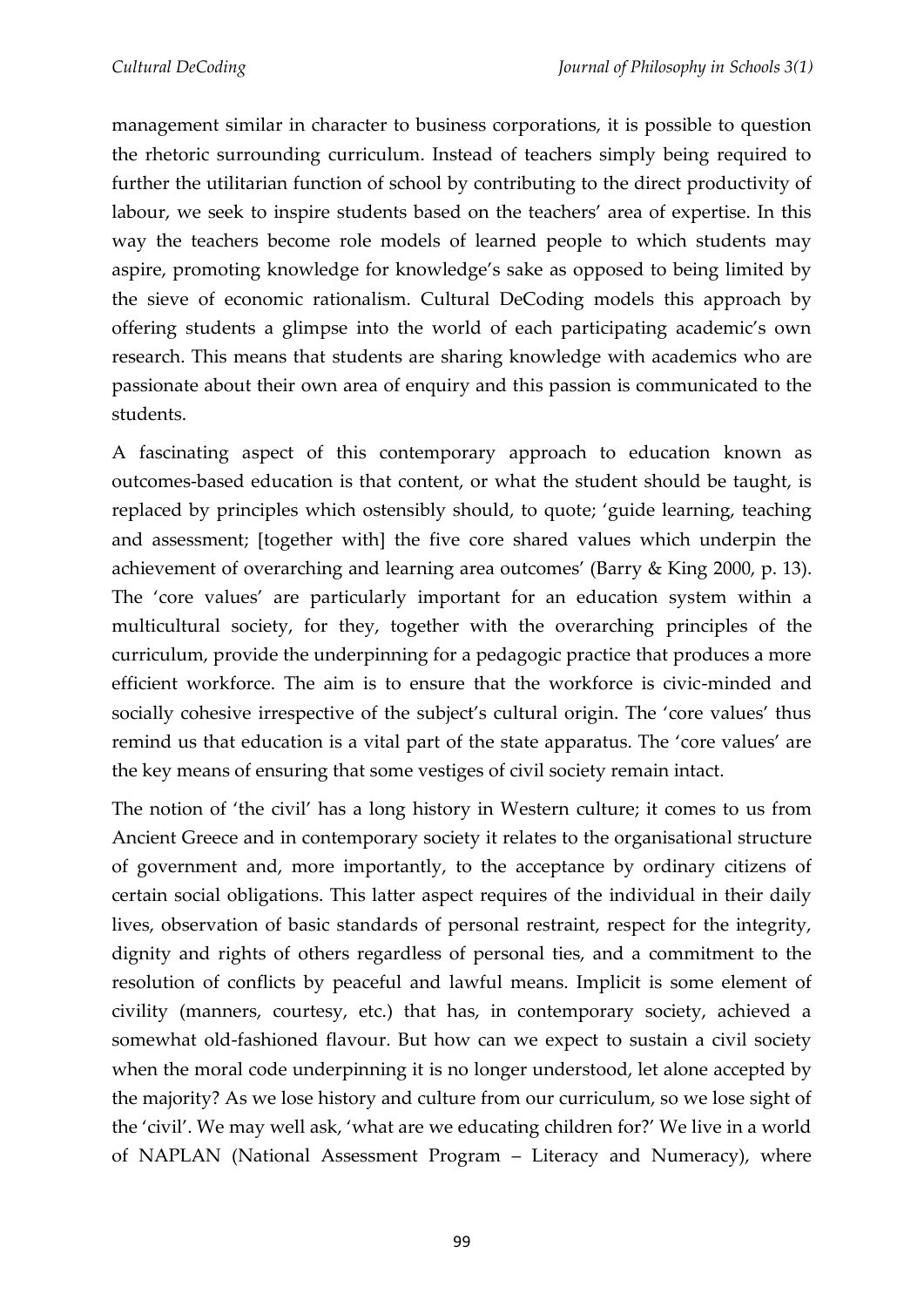NAPLAN's national minimum standards describe some of students' skills and understandings in relation to literacy and numeracy. The standards are intended to be a snapshot of typical achievement and do not describe the full range of what students are taught or what they may achieve. The national minimum standards at Years 3 (8 years old), 5 (10 years old), 7 (12 years old) and 9 (14 years old) represent increasingly challenging skills and understandings as students move through the years of schooling. In contrast to concerns about literacy and numeracy, and also, sadly, anxiety about where particular schools might rank on the league tables, where is the focus on depth and moral discernment, on what it is to be human, on how to realise the full potential of our students?

With the realisation of the Cultural DeCoding program, we have evidence of the optimism we hold as teachers that education is a tool to enable students to develop into functioning, reflective, ethical, just and moral citizens in a civil state. Curriculum should support these intentions and reflect a desire for students 'to be' in a broader and deeper sense than can be described by a future career. The intention behind the Cultural DeCoding program was to develop a course designed to make students connect ideas of Western culture across disciplines. This collaborative and creative project is designed to allow spaces for students to be enlightened through dialectic (as per the sense used in Adorno & Horkheimer 1986). In bringing final years secondary students from diverse backgrounds together to explore some of the foundational ideas of the modern world, we create a powerful site for praxis.

### **Conclusion**

Over the last few decades, the traditional approach to education has widened. These days educational approaches focus on the knower as a socially contextualized individual who may learn and hold values that allow them to be an ethical person who contributes in a meaningful way, whether that be small or large, to their community. The critical thinker is someone who can process information and respond, thoughtfully as well as compassionately, to the context in which they find themselves.

Siegel (2009) gives this definition:

A critical thinker is one who is (1) able to reason well – to construct and evaluate reasons and arguments for and against candidate beliefs, judgements and actions; and (2) disposed to believe, judge and act in accordance with such reasoned evaluations. (p. 80)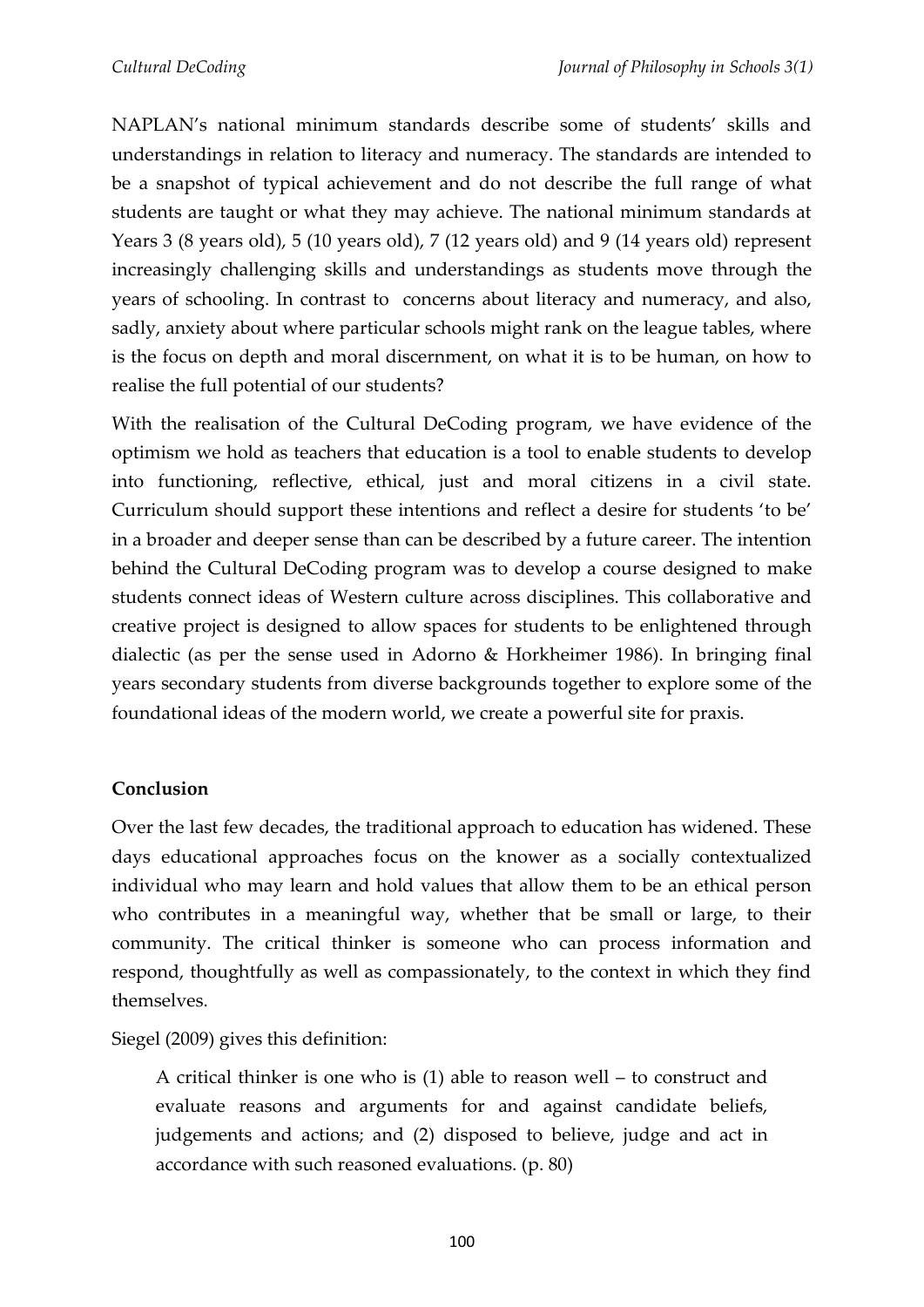These thinking skills may be applied to all subjects and to real life situations. They are powerful tools that allow people to ask questions such 'as what is Truth?'; 'How can I be sure of what I know and believe?'; 'Should I doubt what I am being told?' We do not always find the one perfect answer to questions such as these, but questioning, and attempting to answer these questions leads us closer to the truth; closer to a better answer and helps us to rule out the worst answers. It also leaves the door open to new ideas, and new evidence. In this way we learn and grow as we discover more about the world, and about ideas that matter to us. In this way, to paraphrase the Ancient Greek philosopher Socrates, we come to know ourselves. The Self which I am referring to does not live in isolation. We are social selves, a group of learners.

The Cultural DeCoding program is an example of one way of encouraging such critical thinking in response to a range of disciples in the humanities. In every Australian school, a poster outlines the nine National Values for Australian Schooling; it quotes George Eliot in stating 'Character is destiny'. These days, there is a lot of pressure on teachers and parents to raise good people; to shape and nurture the character of those students and children with whom they come into contact. This focus on character instead of rule-following means that people need to be taught general thinking skills that will apply to any context, as rote learning rules which cannot be broken is not useful, particularly in a fast-paced and changing global, technological world.

A particular value of studying subjects in the humanities, including philosophy, theology and aesthetics, is that the critical, creative and caring thinking that is promoted is applied in an experiential manner as described by the pragmatism of John Dewey (1934; 2008). Learning is thus an embodied experience which students make their way through, and apply to their own lives, rather than a purely disembodied rational exercise that results in the one 'correct' answer. There are pedagogical advantages to offering extension programs in the humanities to gifted and talented students. By placing values alongside an outcomes-based approach to education, we realise that, in order to live well and make good decisions, the focus on the person learning and their character is vital. It is in this way that teaching children thinking skills through the Cultural DeCoding program may assist in creating powerful, engaged, and compassionate citizens. This is a goal that is shared with P4C practitioners and advocates of philosophy in the schools.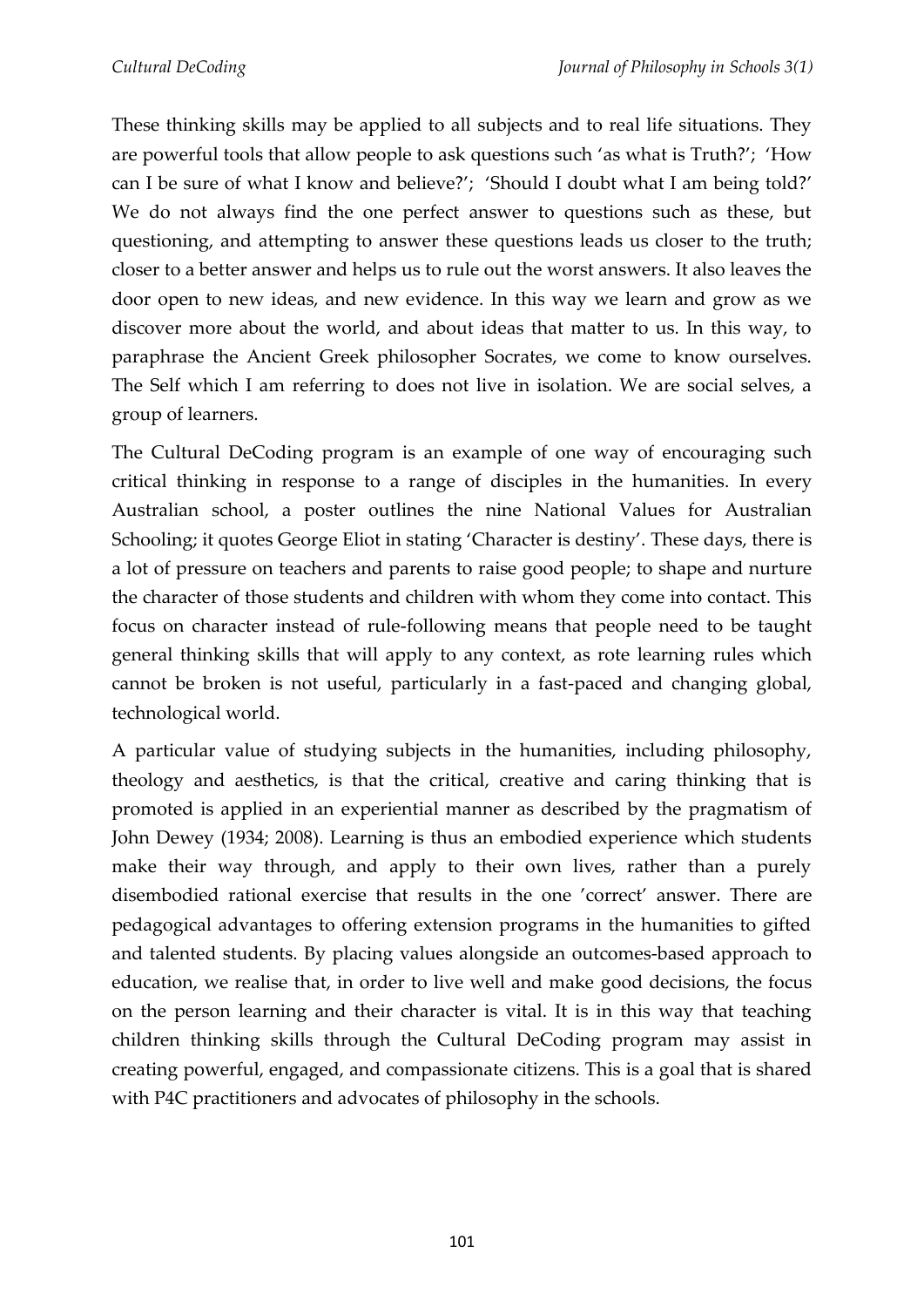#### **References**

- Adorno, T & Horkheimer, M (1986) *Dialectic of enlightenment*. Verso, London.
- Balter, L (1985) *Dr Balter's child sense*. Poseidon Press, New York, NY.
- Barry, K & King, L (2000) *Beginning teaching and beyond*. Social Sciences Press, Katoomba, NSW.
- Bingaman, K (2013) The promise of neuroplasticity for pastoral care and counseling. *Pastoral Psychology*, 62(5), pp. 549-560.
- Carter, JS (2015) The science behind adult colouring books. *Books and Arts.* Available from [http://www.abc.net.au/radionational/programs/booksandarts/why-are](http://www.abc.net.au/radionational/programs/booksandarts/why-are-australian-adults-drawn-to-colouring-in-books/6750808)[australian-adults-drawn-to-colouring-in-books/6750808](http://www.abc.net.au/radionational/programs/booksandarts/why-are-australian-adults-drawn-to-colouring-in-books/6750808)
- Cormack, R (2007) *Icons.* The British Museum Press, London.
- DEEWR (2011)<http://www.valueseducation.edu.au/values/default.asp?id=14515>
- Dewey, John (1934). *Art as Experience.* Perigee, New York, NY.
- Dewey, J (1916/2008) Democracy and education 1916. *Schools: Studies in Education*  5(1/2), pp. 87-95.
- Holm, S (2015) *Wildscapes: An Australian art therapy colouring book*. Murdoch Books, Melbourne, VIC.
- Merleau-Ponty, M (1962) *Phenomenology of perception*. Trans. C Smith. Routledge, London.
- Moore, R (1994) Aesthetics for young people: Problems and prospects. *Journal of Aesthetic Education*, 28(3), pp. 5-18.
- Murris, K (2013) The epistemic challenge of hearing child's voice. *Studies in Philosophy and Education*, 32(3), pp.245-259.
- Schiller, G (1969) *Iconography of Christian art* (Trans. J Seligman). Lund Humphries, London.
- School Curriculum and Standards Authority, Government of Western Australia (2013) [http://www.scsa.wa.edu.au/internet/Years\\_K10/Values\\_in\\_the\\_Curriculum\\_Fra](http://www.scsa.wa.edu.au/internet/Years_K10/Values_in_the_Curriculum_Framework) [mework](http://www.scsa.wa.edu.au/internet/Years_K10/Values_in_the_Curriculum_Framework)
- Siegel, H (2009) Why teach epistemology in schools? In M Hand & C Winstanley (eds), *Philosophy in schools.* Continuum, London, pp. 78-84.